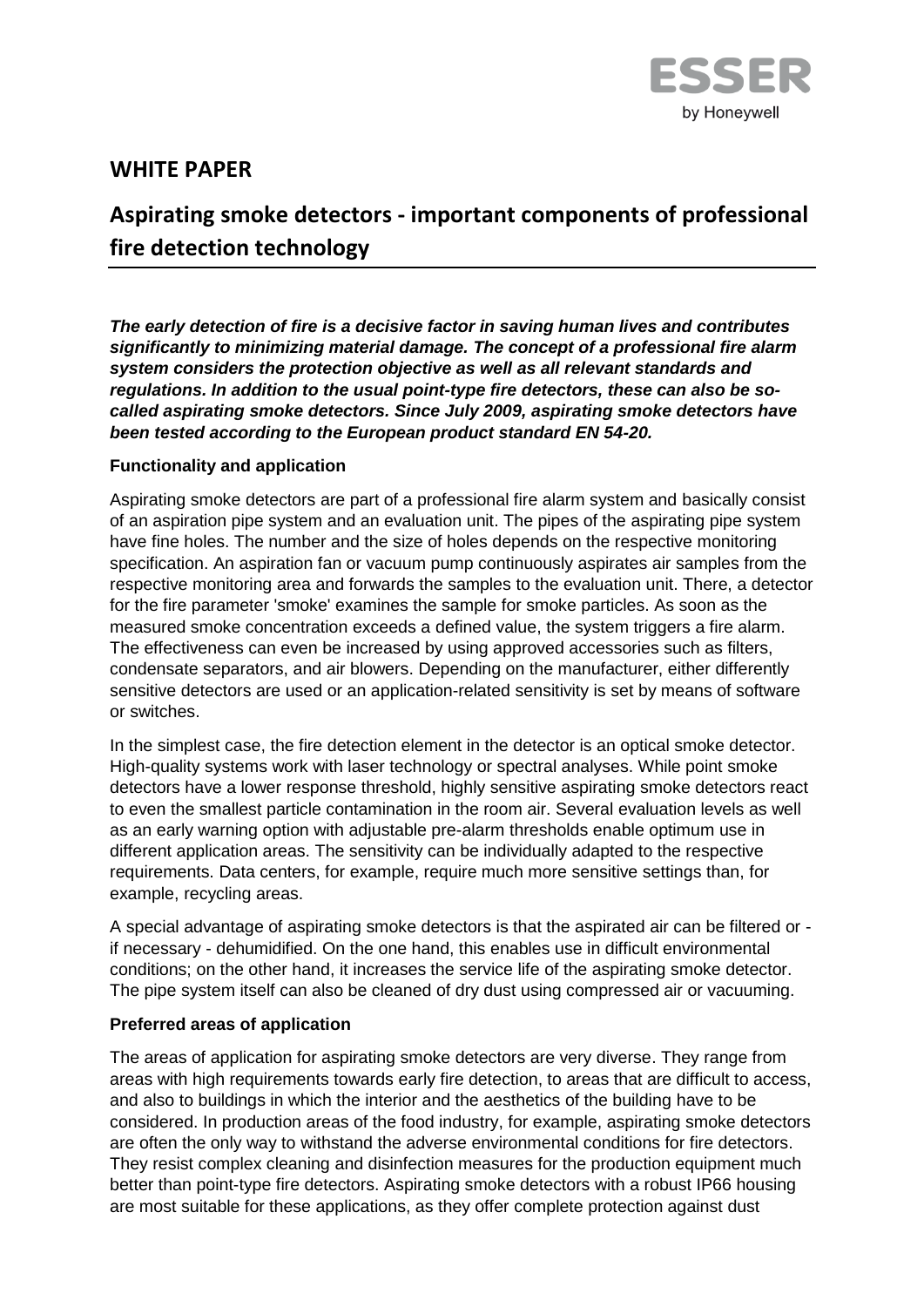

ingress and against strong water jets. Especially in very harsh environments, this makes expensive external IP enclosures redundant, thus reducing installation costs.

Due to their properties, aspirating smoke detectors are the preferred choice in airports and recycling plants, as well as in deep-freeze warehouses, high-bay warehouses, exhibition halls and in clean rooms such as laboratories or chip production. They monitor not only suspended ceilings very reliably, but also elevator shafts and buildings that are protected as historical monuments.

In Germany, the project planning of the intake points is carried out according to the regulations VdS 2095 or DIN VDE 0833-2, which also define the values for the monitoring area per aspiration point. An aspirating smoke detector can thus monitor up to 1,600 m². The EN54-20 regulation defines the sensitivity classes A (very high sensitivity), B (increased sensitivity) and C (normal sensitivity). They need to be considered in the project planning of the overall system - consisting of aspirating smoke detector, aspiration pipe and accessories.

#### **One company – several brands**

Often it is unavoidable to use different systems because application-specific, technical and economic requirements can be comprehensive. In this case, companies with a broad portfolio and tailor-made systems offer advantages. Honeywell for example provides aspirating smoke detectors of different brands, optimally matching all sensitivity classes defined in the standard using different technologies. The FAAST LT-200 system mainly covers applications with class C sensitivity requirements and noise-sensitive environments. The VESDA-E aspiration smoke detectors from XTRALIS are preferred in sensitivity classes A, B and C as well as in areas with strong air flows. VESDA laser systems are specially developed for industrial environments. The VESDA LASER INDUSTRIAL (VLI), for example, has a very robust design and, due to its fail-safe filters, its advantages are particularly effective under difficult ambient conditions.

XTRALIS already presented the latest generation of its aspirating smoke detectors VESDA-E in February 2019 at the FeuerTrutz trade show in Nuremberg. The high sensitivity, flexibility, reliability, programmability and expandability of the VESDA-E devices offer



customers maximum performance and protection while reducing overall investment costs. Simpler maintenance and on-site exchangeable components make it possible to reduce operating costs. VESDA-E is fully compatible with previous VESDA systems.

FAAST LT-200 offers added value especially when smoke develops extensively, as it can occur in office areas and rooms with up to six meters installation height. It combines proven aspiration technologies with a patented and sensitive infrared LED detection chamber and bidirectional ultrasonic flow sensors. Advanced algorithms reliably reduce false alarms. In the FAAST LT-200 EB version, the detector has a preconfigured esserbus® coupler to be connected to the esserbus® ring bus cable.